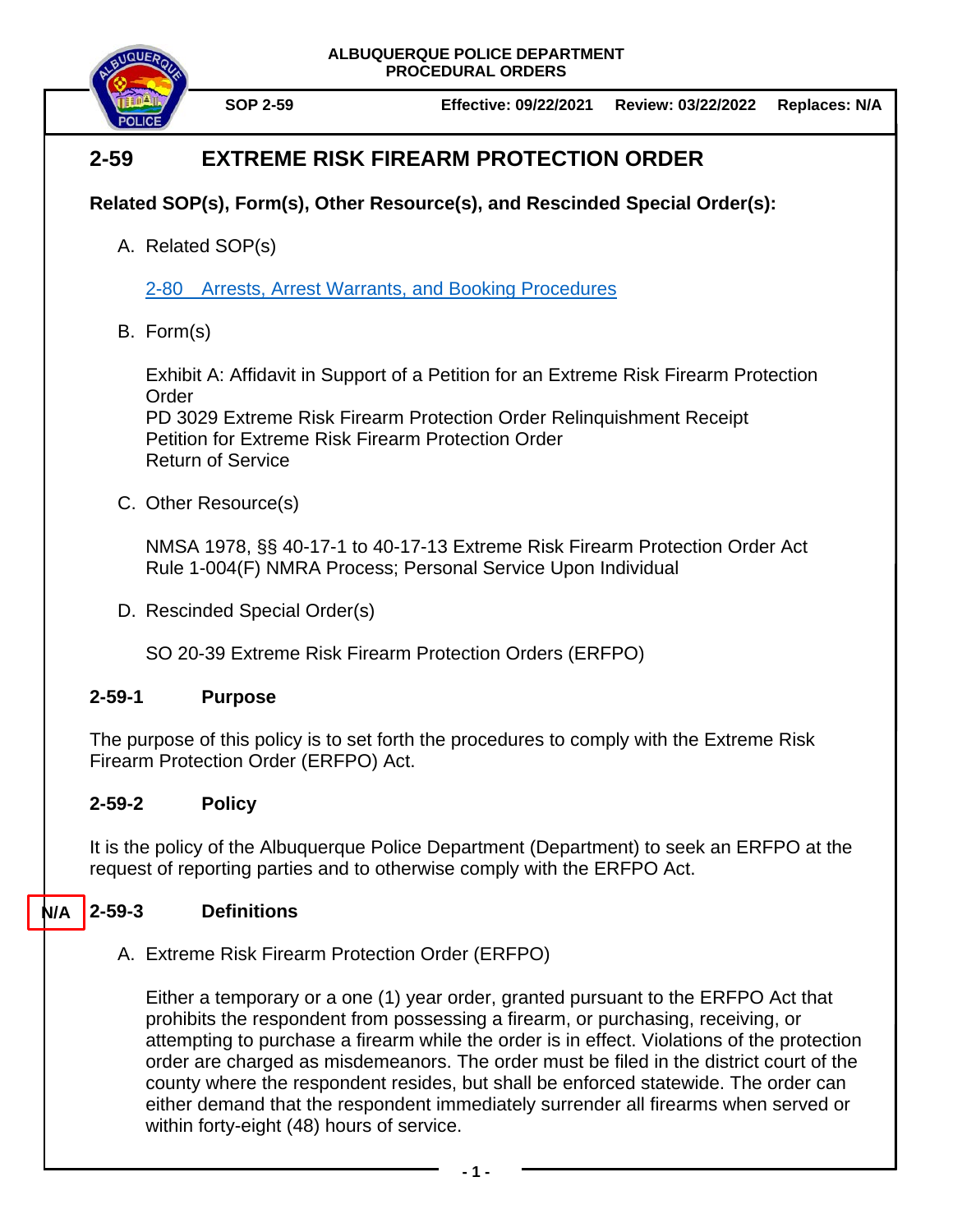



**SOP 2-59 Effective: 09/22/2021 Review: 03/22/2022 Replaces: N/A**

B. Firearm

Any weapon that is designed to expel a projectile by an explosion or the frame or receiver of any such weapon.

C. Petitioner

The Department officer who files an ERFPO petition. Normally, this will be a detective who is contacted by a Field Services Bureau (FSB) officer when a reporting party requests a petition, but can be any sworn law enforcement officer in the Department.

D. Reporting Party

A person who requests that a law enforcement officer file a petition for an extreme risk firearm protection order and includes a spouse, former spouse, parent, present or former stepparent, present or former parent-in-law, grandparent, grandparent-in-law, co-parent of a child, child, person with whom a respondent has or had a continuing personal relationship, employer or public or private school administrator.

E. Respondent

**6**

**6**

The person identified in or subject to an ERFPO petition or an ERFPO.

### **2-59-4 Rules and Responsibilities**

- A. A court-approved ERFPO allows law enforcement to seize and store the firearms of a respondent for up to one (1) year.
- B. By statute, only a law enforcement officer, including an assistant district attorney, is permitted to file an ERFPO petition. An officer shall file a petition if they receive credible information from a reporting party that gives them probable cause to believe that the respondent poses a significant danger of imminent injury to self or others by having custody or control of, or by purchasing, possessing or receiving, a firearm.

### **2-59-5 FSB Sworn Personnel Responsibilities**

- A. An FSB officer will often be the first law enforcement officer to encounter a reporting party seeking an ERFPO.
- B. The officer shall:
	- 1. Advise the reporting party they will need to complete a sworn affidavit that will need to be notarized. Also, the officer shall advise the reporting party that the sworn affidavit is the first step in the filing process and the order is not active until approved by a judge;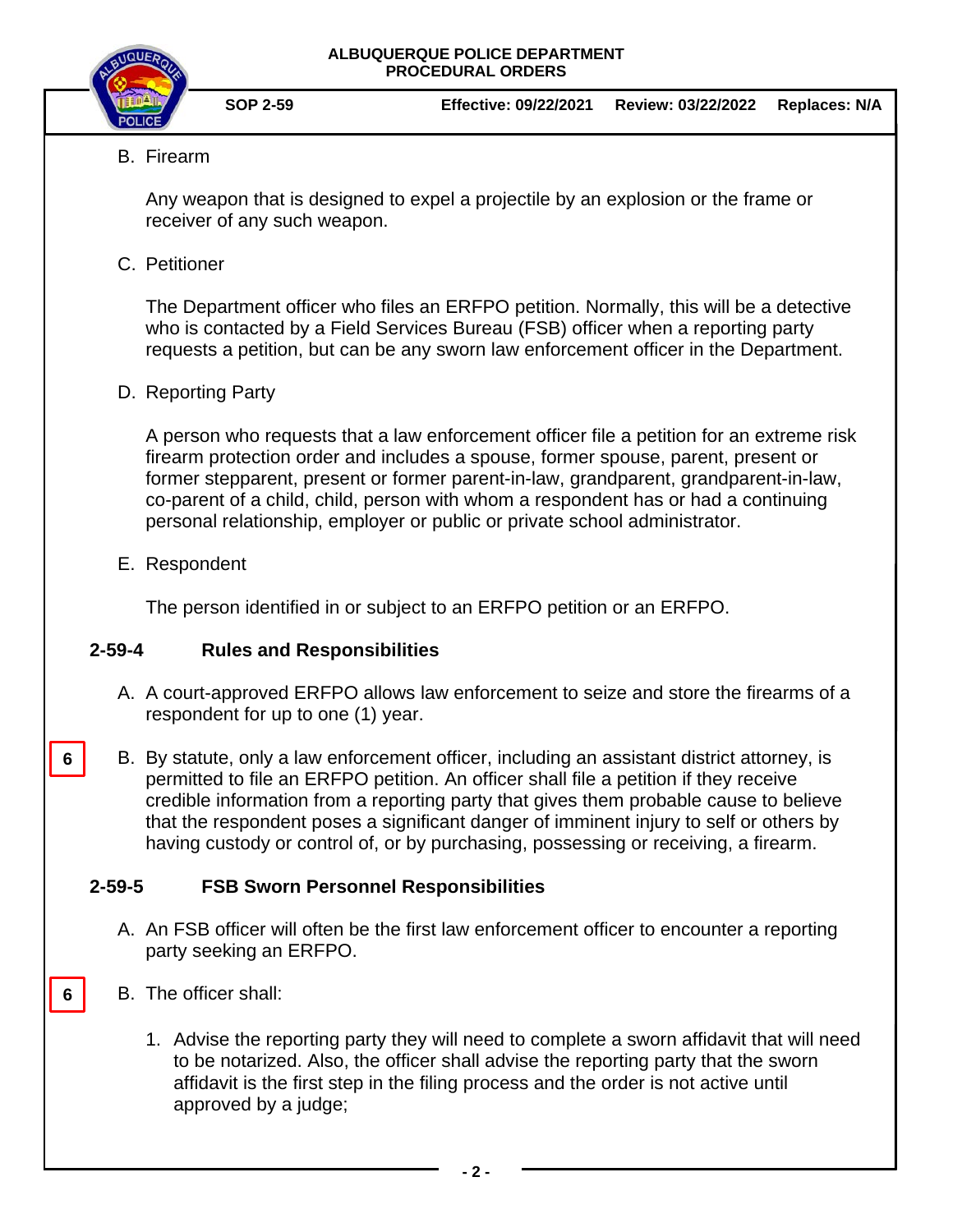| <b>ALBUQUERQUE POLICE DEPARTMENT</b><br><b>PROCEDURAL ORDERS</b>                                                                                                                                                                               |                                                                                                                                                                                                                                                                                                                                                                                                                                                                                                                                             |                                                                                                                                                                                                                                                                                                                                                                                                                              |                    |                      |
|------------------------------------------------------------------------------------------------------------------------------------------------------------------------------------------------------------------------------------------------|---------------------------------------------------------------------------------------------------------------------------------------------------------------------------------------------------------------------------------------------------------------------------------------------------------------------------------------------------------------------------------------------------------------------------------------------------------------------------------------------------------------------------------------------|------------------------------------------------------------------------------------------------------------------------------------------------------------------------------------------------------------------------------------------------------------------------------------------------------------------------------------------------------------------------------------------------------------------------------|--------------------|----------------------|
|                                                                                                                                                                                                                                                | <b>SOP 2-59</b>                                                                                                                                                                                                                                                                                                                                                                                                                                                                                                                             | <b>Effective: 09/22/2021</b>                                                                                                                                                                                                                                                                                                                                                                                                 | Review: 03/22/2022 | <b>Replaces: N/A</b> |
| N/A                                                                                                                                                                                                                                            | a. The sworn affidavit form and a list of City notary publics are on the<br>APDWeb/Protopage, in the ERFPO tab.                                                                                                                                                                                                                                                                                                                                                                                                                             |                                                                                                                                                                                                                                                                                                                                                                                                                              |                    |                      |
|                                                                                                                                                                                                                                                | 2. If a reporting party wants to complete a sworn affidavit, provide a copy of the sworn<br>affidavit to the reporting party and immediately contact the investigative unit that<br>would normally handle the case (e.g., the Crisis Intervention Unit (CIU) for<br>individuals with a documented or suspected mental health history, and the Crimes<br>Against Children Unit (CACU) for crimes against children). If there is no underlying<br>crime, the officer shall contact the appropriate Impact Team; and                           |                                                                                                                                                                                                                                                                                                                                                                                                                              |                    |                      |
|                                                                                                                                                                                                                                                | 3. Determine if a domestic violence victim requires immediate protection. If so, the<br>officer shall seek an emergency restraining order (ERO) in addition to filing a<br>petition for an ERFPO because the district court will only accept filing of an ERFPO<br>petition during normal court hours.                                                                                                                                                                                                                                      |                                                                                                                                                                                                                                                                                                                                                                                                                              |                    |                      |
| C. A detective from the investigative unit shall file the ERFPO petition.                                                                                                                                                                      |                                                                                                                                                                                                                                                                                                                                                                                                                                                                                                                                             |                                                                                                                                                                                                                                                                                                                                                                                                                              |                    |                      |
| $2 - 59 - 6$<br>6                                                                                                                                                                                                                              |                                                                                                                                                                                                                                                                                                                                                                                                                                                                                                                                             | Detective Responsibilities for Filing an ERFPO Petition                                                                                                                                                                                                                                                                                                                                                                      |                    |                      |
| A. Determining Probable Cause of Significant Danger                                                                                                                                                                                            |                                                                                                                                                                                                                                                                                                                                                                                                                                                                                                                                             |                                                                                                                                                                                                                                                                                                                                                                                                                              |                    |                      |
| 1. The detective shall evaluate whether probable cause of significant danger to file an<br>ERFPO petition exists. Existence of any one of the following factors constitutes<br>probable cause of significant danger to file an ERFPO petition: |                                                                                                                                                                                                                                                                                                                                                                                                                                                                                                                                             |                                                                                                                                                                                                                                                                                                                                                                                                                              |                    |                      |
|                                                                                                                                                                                                                                                | a. Any recent act or threats of violence by the respondent against self or others,<br>b. A pattern of acts or threats of violence to self or others by the respondent in the<br>last twelve months;<br>c. The respondent's mental health history;<br>d. The respondent's abuse of controlled substances or alcohol;<br>е.<br>f.<br>g. The respondent's criminal history, including arrests and convictions for violent<br>stalking;<br>h. The respondent's history of the use, attempted use, or threatened use of<br>to animals; and<br>i. | regardless of whether the threat or act involved a firearm;<br>The respondent's previous violations of any court order;<br>Previous ERFPOs issued against the respondent;<br>felony and misdemeanor offenses, crimes involving domestic violence, and<br>physical violence against another person, stalking another person, or of cruelty<br>Any recent acquisition or attempted acquisition of a firearm by the respondent. |                    |                      |
|                                                                                                                                                                                                                                                | 2. In situations where an individual requests an ERFPO and the detective feels there<br>is not probable cause of significant danger, they are to contact an assistant city<br>attorney for guidance. Should the assistant city attorney advise that no grounds for<br>filing a petition exist, the detective shall complete a supplemental narrative report                                                                                                                                                                                 |                                                                                                                                                                                                                                                                                                                                                                                                                              |                    |                      |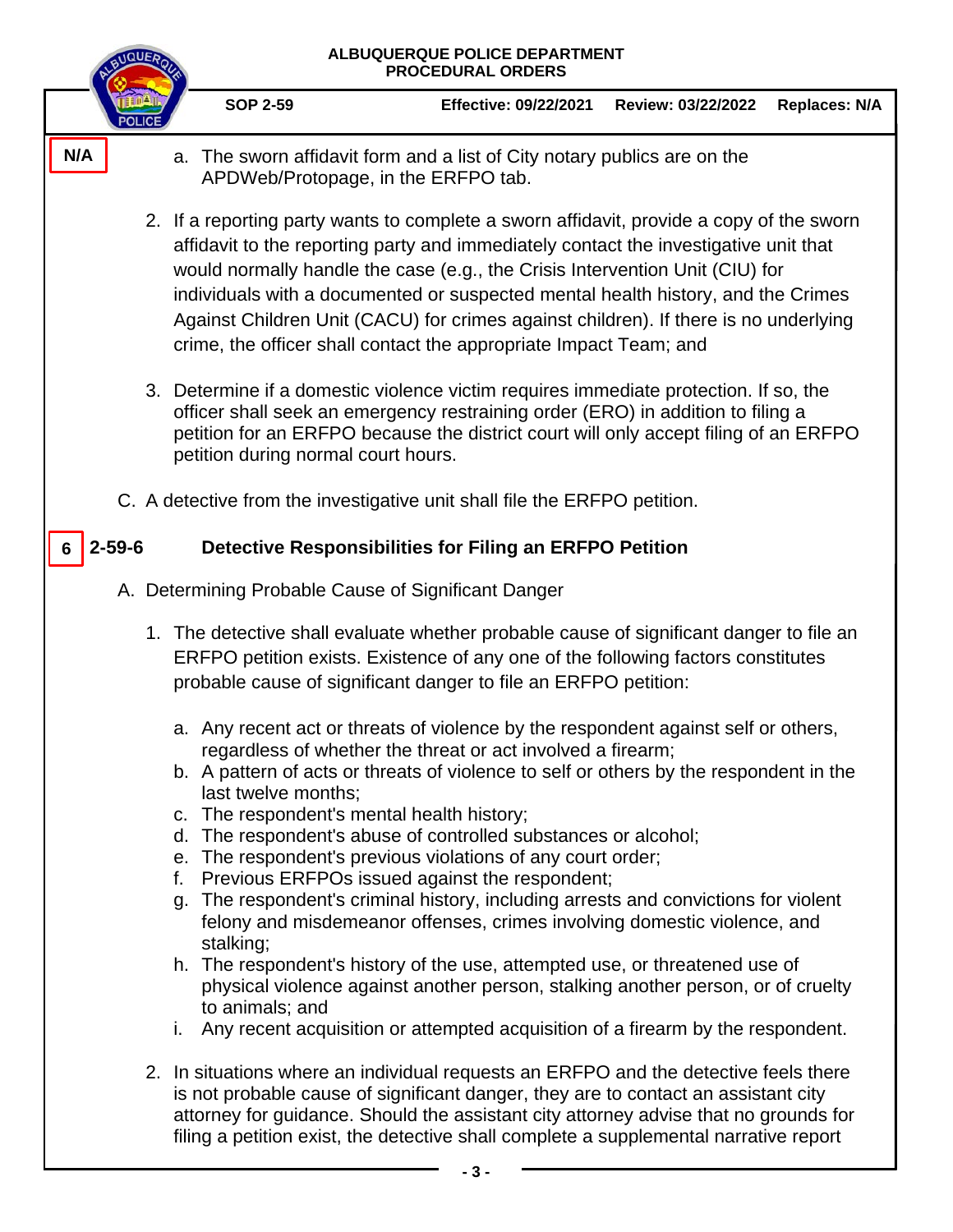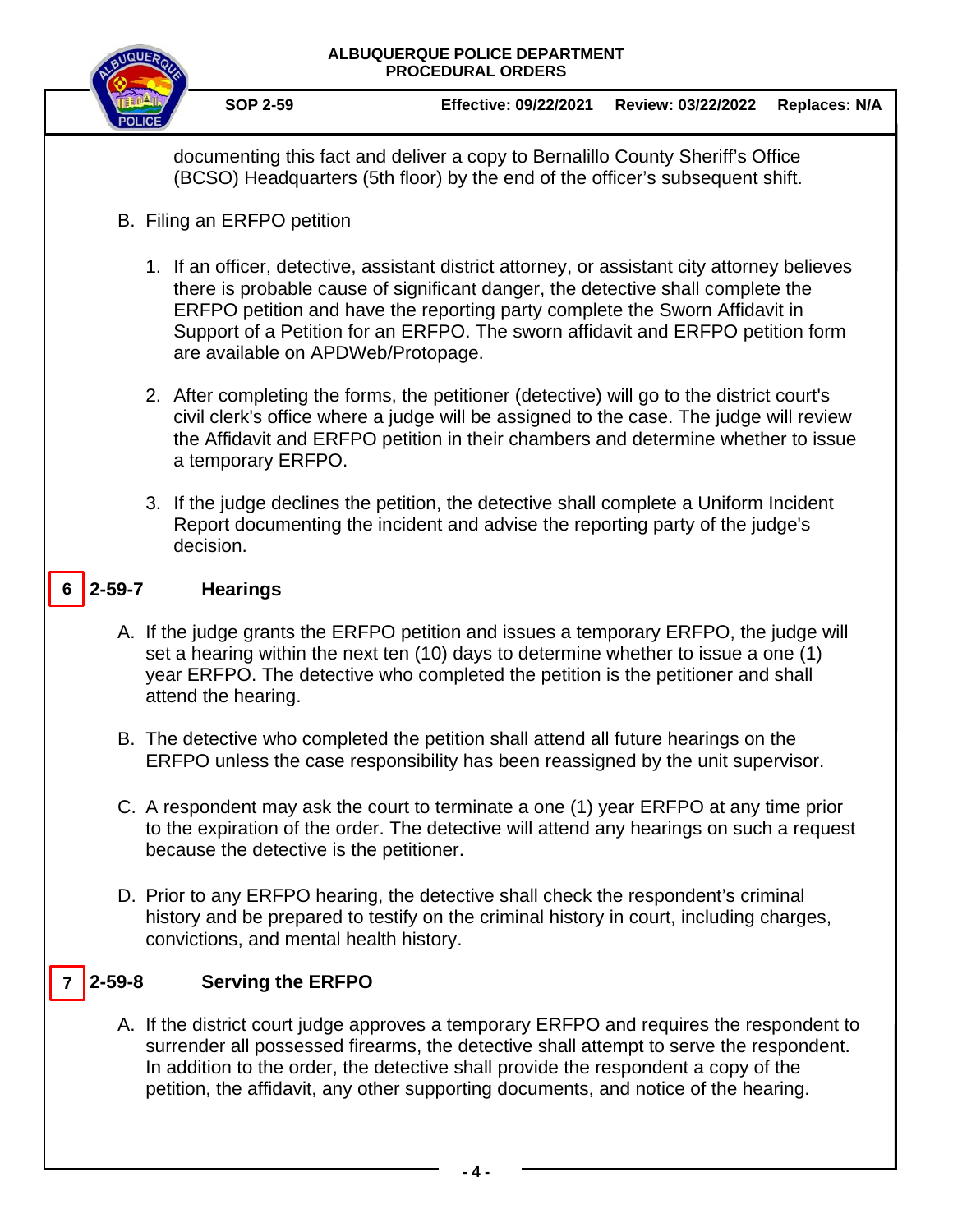#### **ALBUQUERQUE POLICE DEPARTMENT PROCEDURAL ORDERS**



**SOP 2-59 Effective: 09/22/2021 Review: 03/22/2022 Replaces: N/A**

- B. If a judge issues a one (1) year ERFPO, sworn personnel shall attempt to serve the respondent if they reside within the Department's jurisdiction. If a respondent resides in the jurisdiction of Bernalillo County Sheriff's Office, the service will be completed by BCSO. Sworn personnel must notify the BCSO emergency communications center to serve this process.
- C. Personal service should be made consistent with civil court rules (Rule 1-004(F) NMRA).
	- 1. If the respondent refuses to accept service, sworn personnel may leave the documents at the location where the respondent was found.
	- 2. If the respondent is not at their residence or does not answer the door, sworn personnel should attempt to reach the respondent by phone to arrange for personal service.
	- 3. If sworn personnel are unable to serve the respondent personally, service can be made by leaving the documents with any person over fifteen (15) years old at the respondent's residence and sending them by first class mail to the respondent's residence.
	- 4. If there is no one at the respondent's residence to leave the documents with, service can be made by delivering a copy of the documents to a person apparently in charge of the respondent's place of business or employment and by mailing copies first class to the respondent's residence and place of business or employment.
- D. After successful service, sworn personnel shall complete an ERFPO Return of Service and file the ERFPO Return of Service with the court by the end of the personnel's subsequent shift.
	- 1. Sworn personnel shall immediately provide copies of the filed Return of Service to:
		- a. [SOWarrants@bernco.gov;](mailto:SOWarrants@bernco.gov)
		- b. [ERFPO@cabq.gov;](mailto:ERFPO@cabq.gov) and
		- c. The respondent, either in-person or by mail.

#### **2-59-9 Seized or Relinquished Firearms 6**

- A. When firearms are relinquished to the Department pursuant to an ERFPO, the detective shall:
	- 1. Complete an ERFPO Relinquishment Receipt identifying all firearms seized or relinquished;
	- 2. Provide the respondent with a copy of the receipt;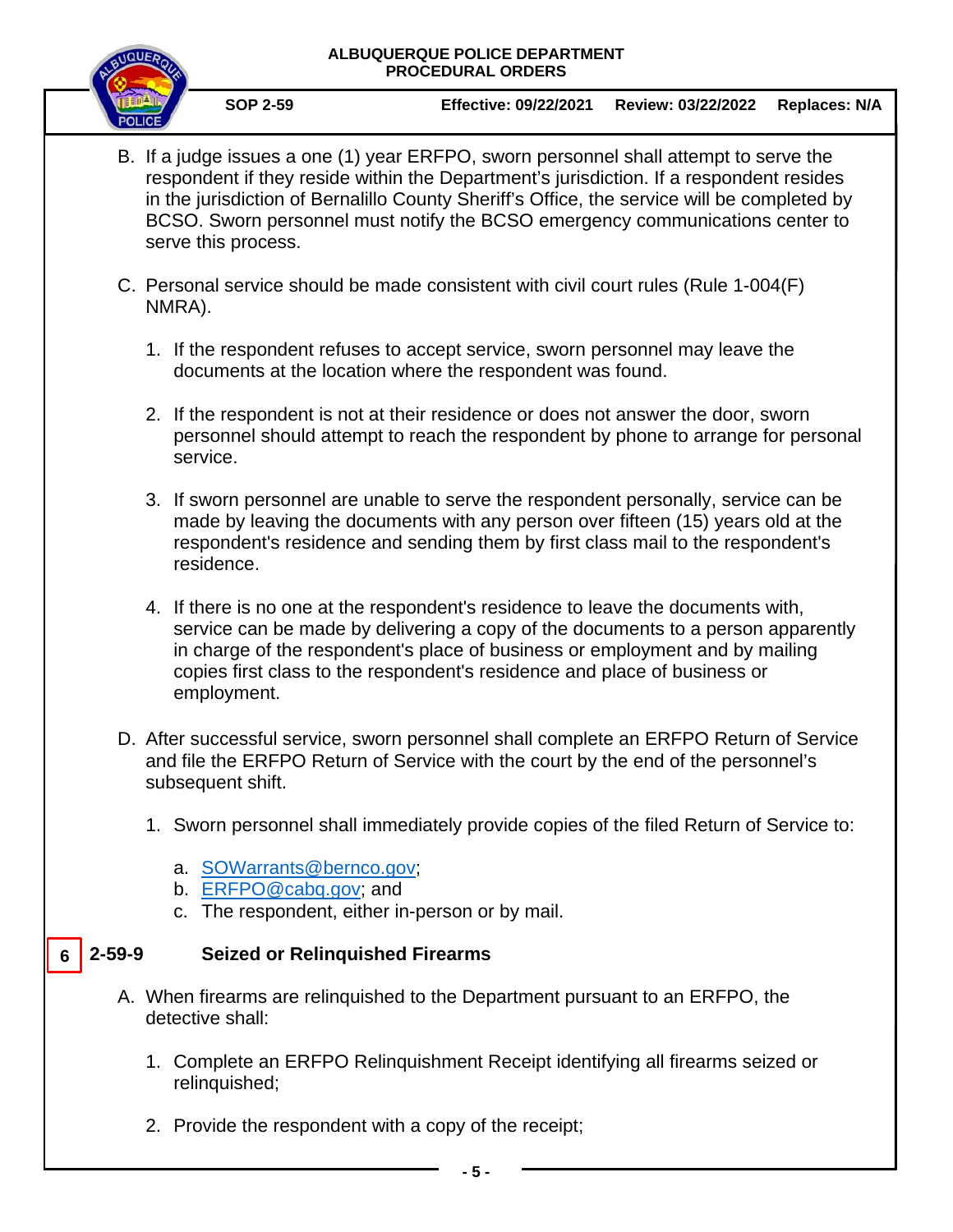# **ALBUQUERQUE POLICE DEPARTMENT PROCEDURAL ORDERS SOP 2-59 Effective: 09/22/2021 Review: 03/22/2022 Replaces: N/A** 3. Provide the receipt to the reporting party within seventy-two (72) hours; 4. File the original receipt with the court within seventy-two (72) hours; and 5. Send a copy of the receipt to the Records Division. B. There may be situations where a respondent contacts sworn personnel who were not the filing detective to relinquish firearms. In these situation, any sworn personnel shall take custody of the firearms and complete the steps in section A above. **2-59-10 Transfer or Return of Firearms** A. Upon written request of the respondent, the firearm shall be transferred to the possession of a federally-licensed firearms dealer or lawful private party purchaser designated by the respondent, provided that: 1. The transfer is the result of a sale. A purchaser must provide a copy of the bill of sale); 2. The purchaser is the actual owner of the firearm thereafter; and 3. A National Crime Information Center (NCIC) check confirms the purchaser is not prohibited from possessing a firearm pursuant to state or federal law. However, the detective does not need to check a federally-licensed firearms dealer through NCIC. 4. No fee shall be charged for background checks required by this policy. B. A federally-licensed firearms dealer must provide proof of license and the purchaser must provide a bill of sale prior to transfer of a firearm. Prior to transferring possession of a firearm to a federally-licensed firearms dealer or private party purchaser, the detective shall notify the purchaser in writing that it is unlawful to transfer or return the firearm to the respondent while the ERFPO is in effect. C. Any firearm relinquished consistent with the ERFPO Act shall be returned to the respondent within ten (10) days following the expiration or termination of an ERFPO. If an ERFPO has expired, sworn personnel shall conduct an NCIC check for the respondent. The firearm will be returned to the respondent if they can legally possess a firearm pursuant to federal and state law. **2-59-11 Failure to Relinquish** A. If sworn personnel receive information establishing probable cause that a respondent is violating an ERFPO, but the personnel does not witness the violation, they shall issue a summons for a misdemeanor violation under NMSA 1978, § 40-17-11. **6 6**